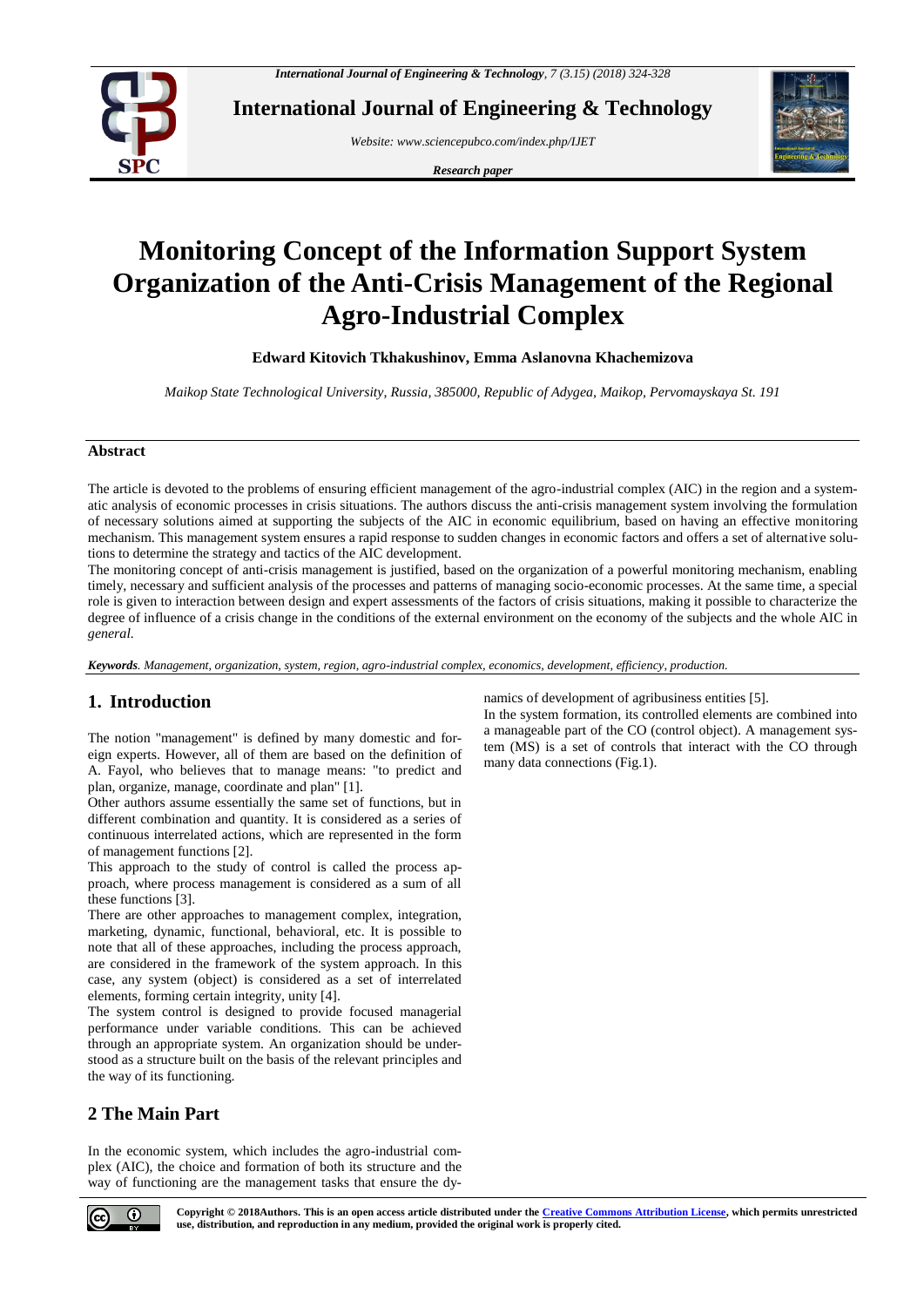

The management process can be represented as the implementation of two management stages – a development program, defining the required behavior of a control object (planning) and operational management. In the first approximation, this refers to the functions of planning and regulation.

In relation to the management of the agricultural sector, the planning function undertaken by the MS involves the development of a strategy of agricultural development, has the characteristic features of the process of forecasting the set of agribusiness entities in the so-called "scenarios" that define in general terms the options for economic development [6]. In modern conditions, as a rule, forecasting deals with economic situations, characterized by different levels of inflation [7].

It should be noted that the model plan, with whatever degree of detail it is presented, can only cover the main factors that affect the behavior of the object. It reflects mainly a mathematical treatment of the relationships in idealized conditions, and limitations for a specific period of time  $-$  a year, five years, etc.

The goal of operational management is to develop solutions tailored to the variety of factors that occur in a real situation. Operational management is the process in which the time factor becomes predominant, that is, the efficiency of the solutions largely depends on the provision of time for their development and adoption [8].

A characteristic feature of strategic management is that it takes place under the conditions of partial or complete uncertainty and its main task is to find the most effective ways of development of the organization on the basis of the potential of the control object and the trends of environmental factors [9]. It identifies the processes and factors occurring in the development of the organization that should be managed, in contrast to the uncontrollable processes that occur according to their own laws. The definition of these managed processes refers to the process of anti-crisis development and management. In this sense, there are two possible reasons leading to the crisis in the development of the organization: "not defining of" managed processes, the management of

unmanaged processes and attempts to control in the conditions of crisis in the absence of control mechanisms [10]. The last reason is very characteristic of the modern state system of regional agribusiness management.

Any management system essentially has to be anti-crisis. The recognition of the cyclical nature of development leads to the formation of provisions, to a certain extent, making up the characteristics of anti-crisis management:

 incoming state in the development of the organization lends itself to forecasting and management;

crisis processes are partially managed;

 management in crisis conditions should be based on a mechanism combining different technologies and knowledge management; process management of the way out of the crisis is aimed at speeding up these processes and mitigating their effects.

Modern anti-crisis management of the economy cannot be imagined without the use of complex economic-mathematical modeling of various systems, including management systems (E). An economic-mathematical model will be effective only if it reflects the major features of the economic process without too much detail of the modeling process to identify the main regularities of the process and to provide opportunities for practical use of the models. Planning models are based on some mathematical interpretation of the relationships between the indicators [11]. They can be defined as stochastic models designed to explain the observed factors.

In most cases, the use of static models is based on the assumption that the managed object is in equilibrium. In operational management, the dominant importance belongs to the time factor and inertia, that is, the desired model of operational management is a dynamic inertial model.

The main objective of operational management can be formulated as a balance of the control object in the conditions of changes of uncontrollable factors.

The uncontrolled factors here include the environmental factors, the value of which cannot be changed using the management system.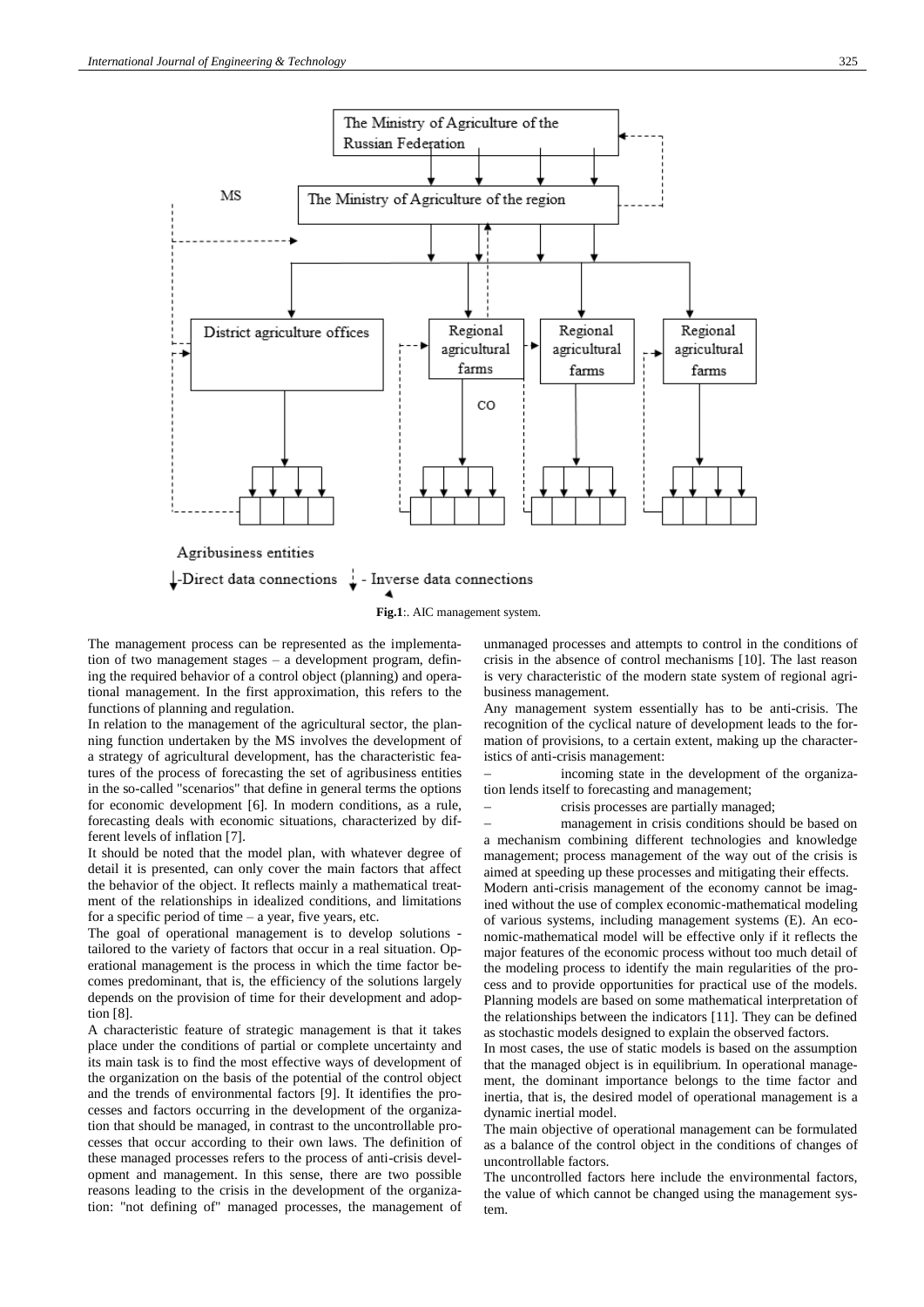Management of a complex dynamic system, subjected to the impact of diverse and frequently changing external factors, is related to the need of attracting and processing huge amounts of information. Therefore, the structure of management is based on the hierarchical principle.

The operation of the management system as a whole is achieved by the coordination of management objectives of each element and their sets with the objectives for the system [12]. The hierarchy of the management system corresponds to a hierarchy of goals. Each hierarchical level carries out the planning function and operational management.

Currently, the AIC management system of the region is repre-

sented by three hierarchical levels, each of which has its target orientation, as well as the content management functions (Fig.2).

As noted above, the function of operational management is carried out by each level of the control chart. The main purpose of the implementation of this function is the maintenance of actions of a control object in a dynamic equilibrium in accordance with the developed plans, standards, and patterns of behavior [13].

A quantitative characteristic, allowing assessing management efficiency, is the optimality criterion defined as a function of the input variables, parameters of the control object, and time [14].



**Fig.2:.** AIC hierarchical management scheme

This function is called the objective function. The purpose of the operational management can also be defined as the maintenance of values of the objective function within the specified **limits** 

The current state of the economy is characterized by high uncertainty, rapid changes in the values of environmental factors [15].

Under the current management practice, control objects often do not have time to change their behavior in accordance with the current situation. To fill this gap is offered by the organization of anti-crisis management system as a subsystem of the general management system (Fig.3), which can be represented as linking the main phases of the management process. The aforesaid function of anti-crisis management must be performed at each hierarchical level.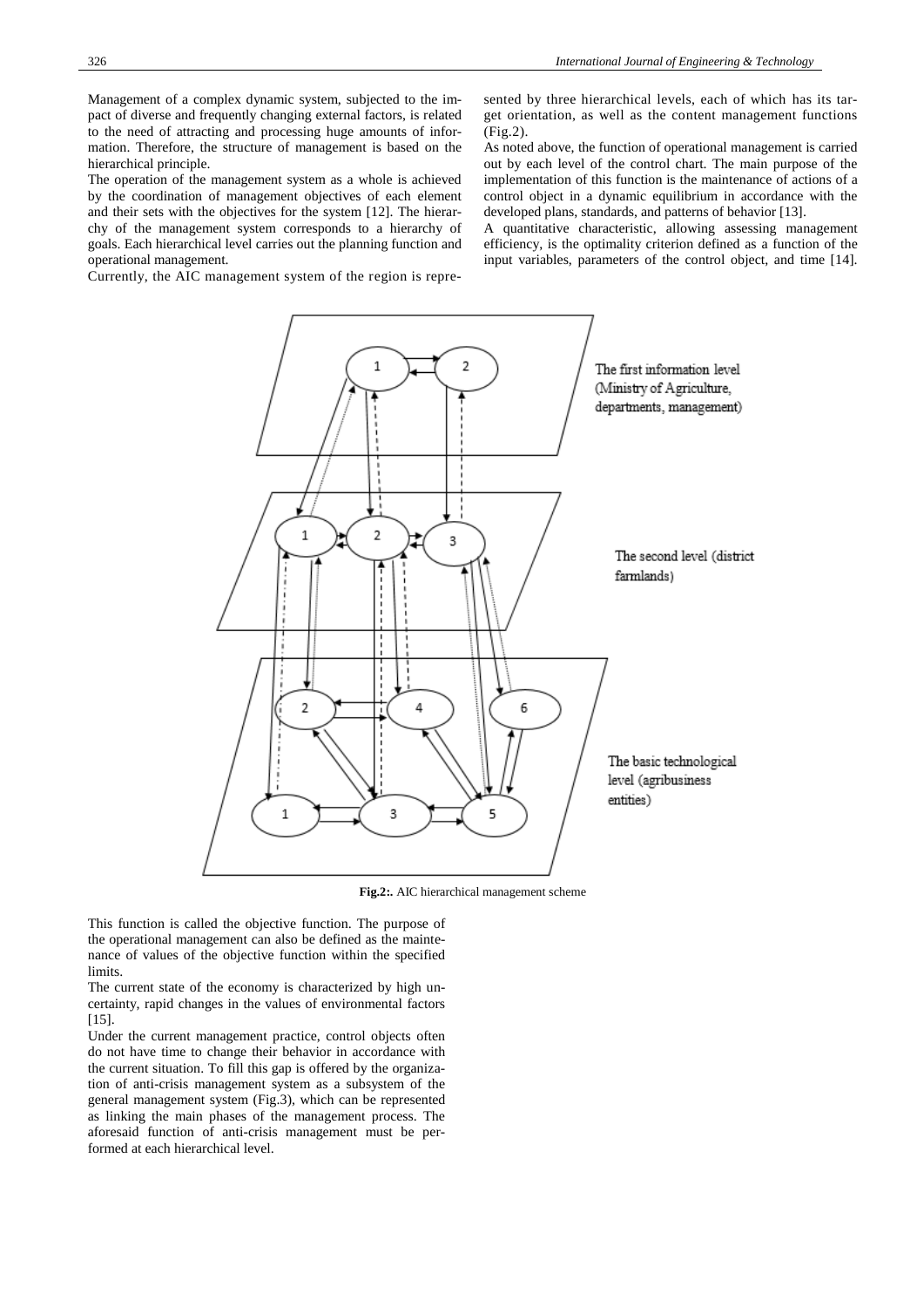

- 1- planning;
- 2- operational management;
- 3- anti-crisis management.

**Fig.3:.** General scheme of anti-crisis management

The formation of the anti-crisis management system of the agricultural sector aims at achieving the main goal – ensuring regulatory processes of the socio-economic system and keeping it in balance in terms of the changes of the factors of external and internal environment that could lead the control object to a crisis situation.

The formation of anti-crisis management system must provide for the implementation of certain principles [16].

The goal principle is that the functioning of the anti-crisis management system should be done on the basis of the program-target approach in technology development and implementation of management decisions. The control system should be focused not only on the spheres of agribusiness, types of activities, but also on the specificity and methodology of current tasks. It is the principle of targeting that makes it possible to define the priorities in the development of the control object, to concentrate resources on the most critical areas to ensure targeted implementation of management decisions.

Anti-crisis management system must be built in keeping with the principle of integration, that is, it must unite all levels of management and agribusiness in the region, and to be represented in all management functions by relevant elements. It involves the reconstruction of a single chain of management which in modern conditions, unfortunately, is often torn. The implementation of the principle of integration lies in the fact that the implemented decisions in relation to one element of the agribusiness system accordingly have an effect on the efficiency of the whole control object.

The most important principle of anti-crisis management system is the principle of continuity that must be implemented in a continuous process of collection, processing and analyzing of information, continuous adjustment of the data bank and the methods of analysis and diagnosis. The interruption of these processes means the loss of control of the current situation in the AIC, the environment, adequate evaluation of management decisions, and the choice of alternatives to prevent and mitigate crisis situations. A failure to observe this principle in the organization of the anticrisis management system can lead to the loss of meaning in its existence.

The formed anti-crisis management system should provide for the possibility to define and study different ways and means to achieve objectives taking into account the probabilistic character of changes in economic processes in the organizational system and external environment. In this way, the necessity of implementing the principle of alternativeness is set in motion. The implementation of the principle of alternativeness in the organization of an anti-crisis management system is related to the need for taking

into account the time factor in management processes, the changing factors of the external and internal environment of the control object, binding of methods, models and techniques of decisionmaking to specific economic situation, goals, and objectives. The most complete implementation of the above-mentioned principles of the system of anti-crisis management is possible when using monitoring concepts of the organization of the anti-crisis management system of agribusiness of the region.

## **4. Conclusion**

The monitoring concept of the organization of an anti-crisis management system involves the use in its base of a system mechanism, making it possible to solve complex management tasks on agribusiness management in crisis situations and stabilize its operation. The main, most aggregated subsystems of the mechanism of monitoring and control are proposed to include organizational, legal, technological, information-analytical subsystems and the subsystem of decision-making

#### **References**

- [1] H. Fayol, Obshchee i promyshlennoe upravlenie [General and Industrial Management], Kontrolling, Moscow, 1992.
- [2] Ansoff, Strategicheskoe upravlenie [Strategic Management], Ekonomika, Moscow, 1989.
- [3] C. Bowman, Osnovy strategicheskogo menedzhmenta [The Fundamentals of Strategic Management], UNITY, Moscow, 2004.
- [4] O.V. Vlasova, Innovatsionnyi menedzhment v APK: uchebnoe posobie [Innovation Management in Agribusiness: Textbook], Saratov State Agricultural University, Saratov, 2013.
- [5] V.A. Kardash, E.O. Rapport, Modelirovanie ekonomicheskikh protsessov v selskom khozyaistve [Modeling of Economic Processes in Agriculture], Nauka, Novosibirks, 1979.
- [6] R.G. Mumladze, Menedzhment v agropromyshlennom komplekse: Uchebnik [Management in the Agro-Industrial Complex: Tutorial], KNORUS, Moscow, 2013.
- [7] I.A. Minakov (ed.), Ekonomika agroprodovolstvennogo rynka: uchebnoe posobie [Economy of the Agro-Food Market: Textbook], INFRA-M, Moscow, 2014.
- [8] A.I. Seleznyov, Upravlenie APK. Problemy i puti ikh resheniya. Problemy agropromyshlennogo kompleksa Rossii [The Management of the Agro-Industrial Complex. Problems and Ways of Their Solution. Problems of the Agro-Industrial Complex of Russia], GNU Informagrotekh, Moscow, 2008, pp. 421-422.
- [9] P. Drucker, Upravlenie, natselennoe na rezultaty [Managing for Results], Tekhnologicheskaya shkola biznesa, Moscow, 1994.